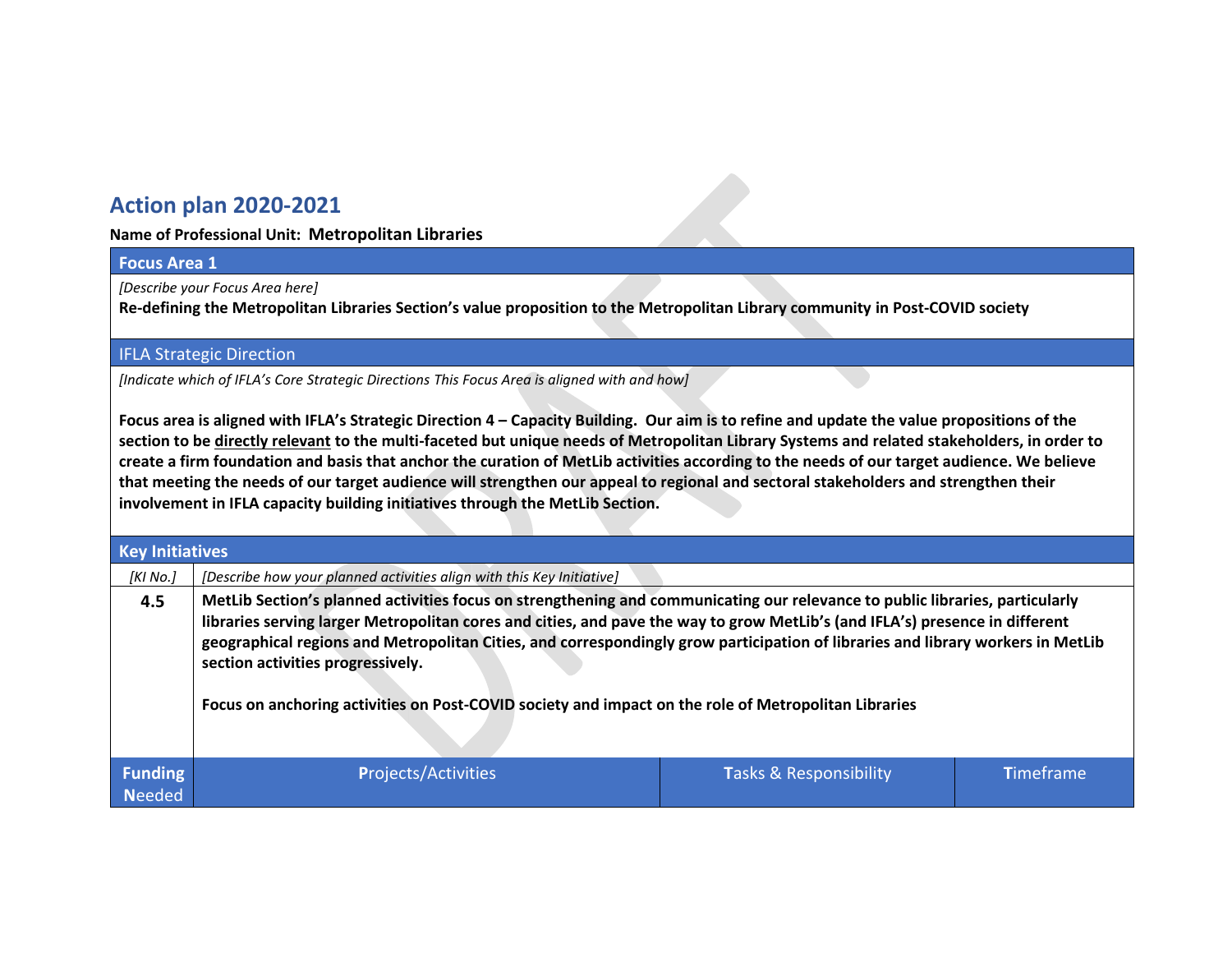| Growing Metropolitan Libraries Section's reach and network of<br>library contacts                                                                                                                                                                                                                                                                                                                                                                                                                                                                                                                                                                                                                                                                                     | 1. Start a list of Public and<br><b>Metropolitan Libraries (completed)</b><br>2. Enhanced contact list of former<br>MetLib members to be distributed<br>for outreach and engagement                                                                                                                                                                                           | Oct 2020- July 2021 |
|-----------------------------------------------------------------------------------------------------------------------------------------------------------------------------------------------------------------------------------------------------------------------------------------------------------------------------------------------------------------------------------------------------------------------------------------------------------------------------------------------------------------------------------------------------------------------------------------------------------------------------------------------------------------------------------------------------------------------------------------------------------------------|-------------------------------------------------------------------------------------------------------------------------------------------------------------------------------------------------------------------------------------------------------------------------------------------------------------------------------------------------------------------------------|---------------------|
| Anchoring MetLib 2020 Conference (planned for May 2021) and<br>IFLA Conference (August 2021) on Post-COVID-19 society and<br>impact on the role of Metropolitan Libraries.<br><b>Potential Topics:</b><br>Innovations developed during COVID-19 - views and<br>$\bullet$<br>visions on shaping library work in a post-COVID world.<br>Value of public libraries and how people in our<br>communities are better off with us than not.<br>How public libraries are delivering on $SDG's - i.e. -$<br>creating a healthier society<br>How do public libraries change the funding paradigm to<br>ensure adequate funding as an essential service<br>particularly during a pandemic?<br>Sustainable Cities - What makes public libraries<br>valuable in urban communities | 1. Explore and plan a hybrid<br>conference<br>2. Crowdsource leading libraries<br>and library leaders to share<br>their experiences<br>3. Record speakers and share<br>circulation of conference via<br><b>MetLib channels and</b><br>networks<br>Seek IFLA funding to produce<br>4.<br>recordings for distribution<br>and training/professional<br>development opportunities | May - August 2021   |
|                                                                                                                                                                                                                                                                                                                                                                                                                                                                                                                                                                                                                                                                                                                                                                       |                                                                                                                                                                                                                                                                                                                                                                               |                     |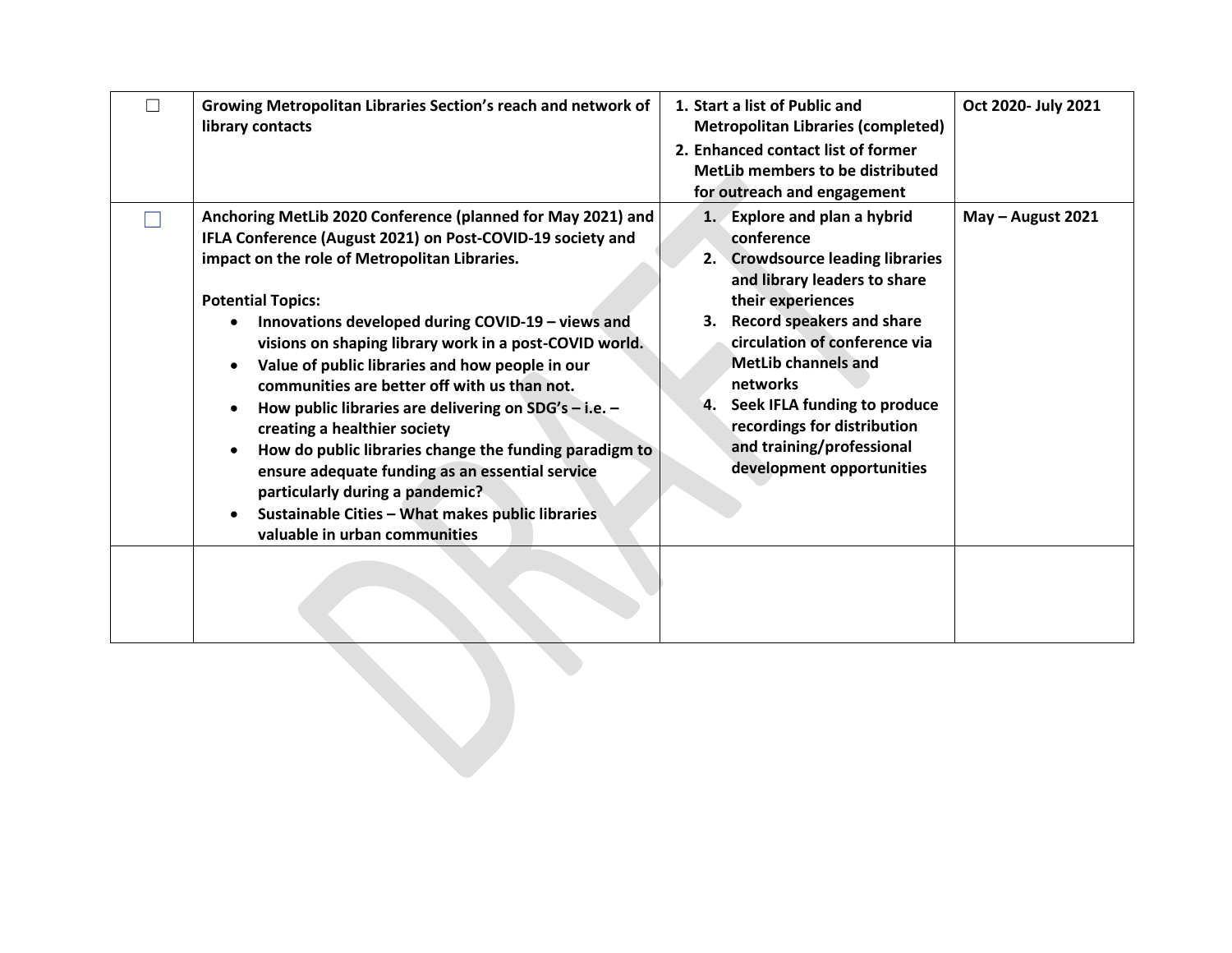

- **Share key Section information (e.g. Committee objectives, action plans) on formal IFLA channels**
- **Share MetLib Post-COVID-19 impact on libraries recordings on various social media channels**

### **How will you measure the impact of your activities?**

- **Increase Section membership**
- **Grow attendance and participation at Section conferences**

**I**dentify other Unit(s) which may be interested in this Focus Area, or with which you could collaborate on projects/activities.

**Public Library Section; IFLA-Regional Offices**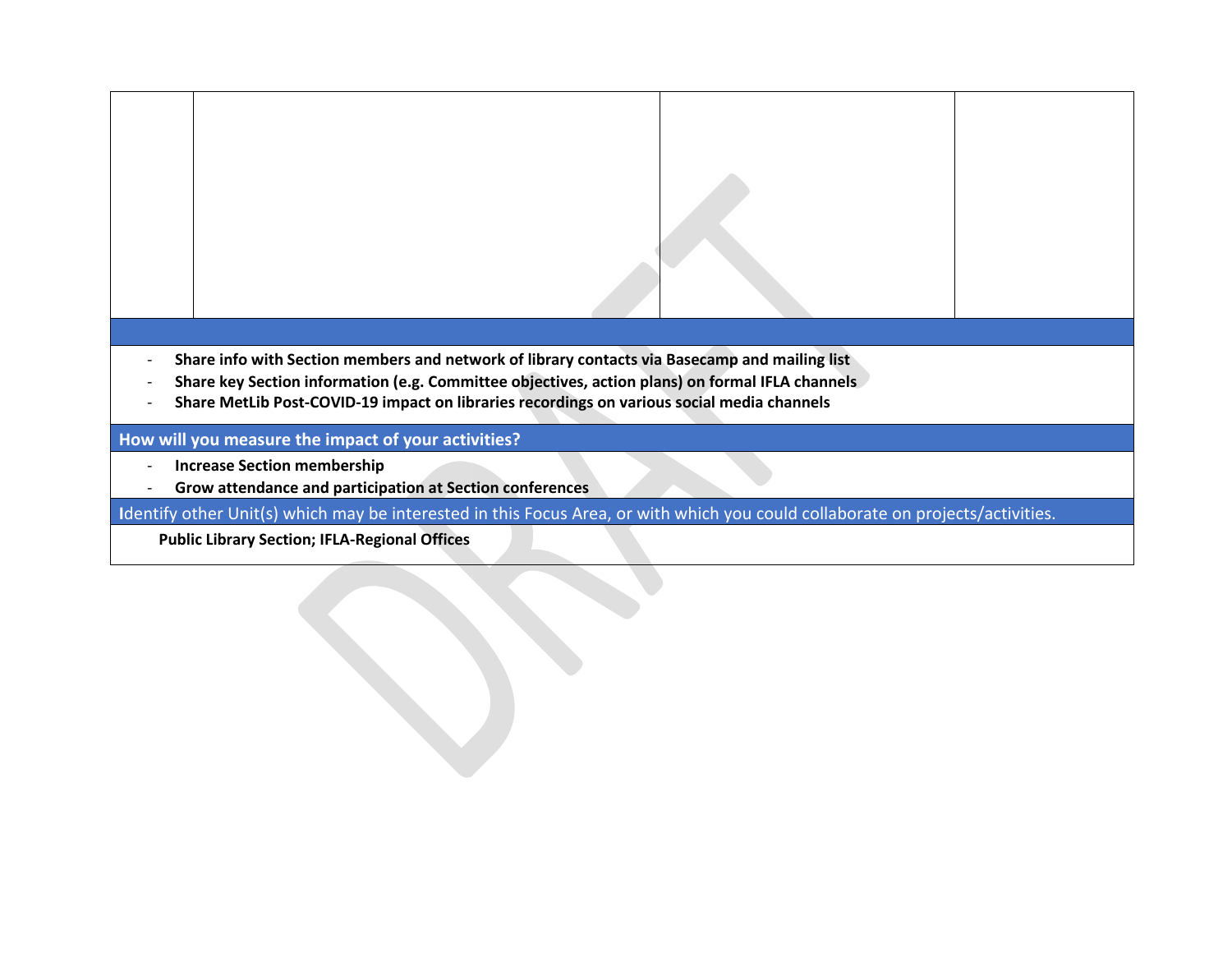## **Focus Area 2**

**Impact of libraries on the lives of people in the communities we serve.**

## IFLA Strategic Direction

*[Indicate which of IFLA's Core Strategic Directions This Focus Area is aligned with and how]* 

- **1. Strengthen the global voice of libraries**
- **2. Inspire and enhance professional practice**

| <b>Key Initiatives</b>                                           |                                                                                                                                                                                    |                                                                                                                                                                                                                                                                                                                                                   |                                             |  |  |
|------------------------------------------------------------------|------------------------------------------------------------------------------------------------------------------------------------------------------------------------------------|---------------------------------------------------------------------------------------------------------------------------------------------------------------------------------------------------------------------------------------------------------------------------------------------------------------------------------------------------|---------------------------------------------|--|--|
| [KI No.]                                                         | [Describe how your planned activities align with this Key Initiative]                                                                                                              |                                                                                                                                                                                                                                                                                                                                                   |                                             |  |  |
| 1.1                                                              | Show the power of libraries in achieving sustainable development goals                                                                                                             |                                                                                                                                                                                                                                                                                                                                                   |                                             |  |  |
| 2.4                                                              | Provide tools and infrastructure that supports the work of libraries                                                                                                               |                                                                                                                                                                                                                                                                                                                                                   |                                             |  |  |
| <b>Funding</b><br><b>Needed</b>                                  | <b>Projects/Activities</b>                                                                                                                                                         | <b>Tasks &amp; Responsibility</b>                                                                                                                                                                                                                                                                                                                 | <b>Timeframe</b>                            |  |  |
|                                                                  | Discover current state of impact measurement strategies by libraries,<br>collecting examples of how libraries are currently collecting data, and<br>analyzing and measuring impact | 1. Review sustainability of<br>MetLib's existing efforts in<br>collecting performance data<br>of MetLib libraries for<br>comparative analysis.<br>2. Identify a lead<br>agency/library to support<br>continued coordination of<br>data collection from MetLib<br>members and to develop a<br>framework for evaluation<br>and analysis of the data | Oct 2020 -- Aug 2021<br>Oct 2020 - Aug 2021 |  |  |
| How will you communicate your activities and results?            |                                                                                                                                                                                    |                                                                                                                                                                                                                                                                                                                                                   |                                             |  |  |
| Share comparative analyses at IFLA conference and on MetLib site |                                                                                                                                                                                    |                                                                                                                                                                                                                                                                                                                                                   |                                             |  |  |